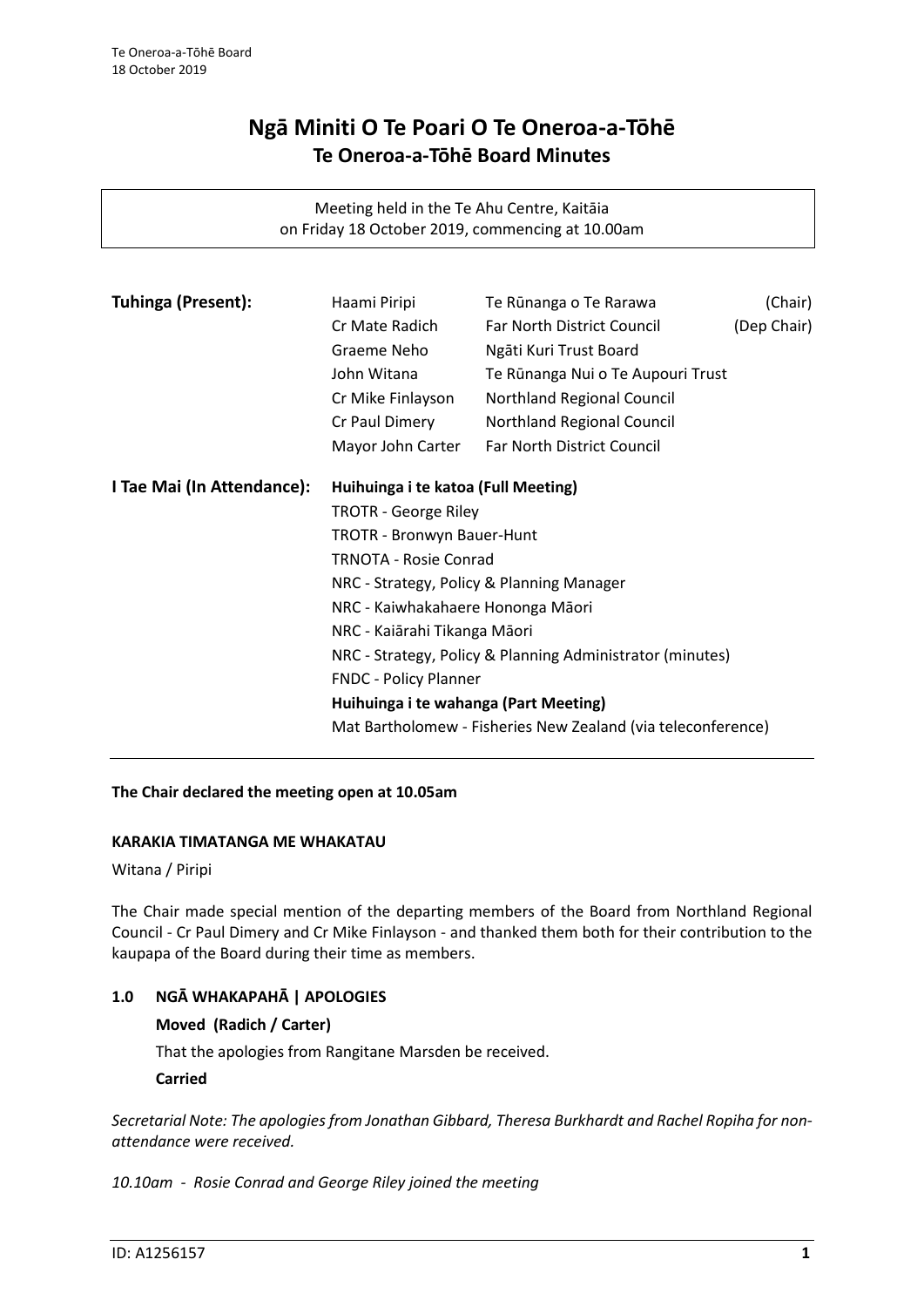### **2.0 NGĀ WHAKAPUAKANGA | DECLARATIONS OF CONFLICTS OF INTEREST**

It was advised that members should make declarations item-by-item as the meeting progressed.

#### **3.0 WHAKĀE NGĀ MINITI | CONFIRMATION OF MINUTES**

- **3.1 Confirmation of Minutes**
	- **ID: A1244904**

#### **Report from Rachael King, Board Secretary**

#### **Moved (Neho / Witana)**

That the minutes of the Te Oneroa-a-Tōhē Board meeting held on 20 September 2019 be confirmed as a true and correct record.

#### **Carried**

*Secretarial Note: The order of the agenda items was rearranged to allow for other commitments by attendees*

#### **4.4 Uploading of Information onto Board Website**

#### **ID: A1244908**

#### **Report from Auriole Ruka, NRC Kaiwhakahaere Hononga Māori**

#### **Moved (Radich / Finlayson)**

- 1. That the report 'Uploading of Information onto Board Website' by Auriole Ruka, NRC Kaiwhakahaere Hononga Māori and dated 2 October 2019, be received.
- 2. That, following comment by the Technical Steering Group, the Chair of the Te Oneroa-a-Tōhe Board be delegated the authority to approve the addition of information, that is not produced by or behalf of the Board or for the purposes of preparing the beach management plan, to the Board's website.

#### **Carried**

## **4.5 Funding for Environmental Improvement Activities**

#### **Verbal Report from Graeme Neho, Ngāti Kuri Trust Board**

## **Moved (Neho / Carter)**

That the Technical Steering Group approach Aquaculture NZ to discuss funding options, and report back to the December Board meeting.

**Carried**

#### *10.45am - Mat Bartholomew joined the meeting (via teleconference)*

## **4.1 Ministry of Primary Industries - MPI's Role in Managing Mussel Spat Collection Verbal Report from Mat Bartholomew, Director Aquaculture & Branch Support, Fisheries New Zealand**

- Mat provided an overview and clarification of the role of Te Hiku mussel spat collection
- All acknowledge that the current operation is not working as well as it should be
- A management plan for Te Hiku spat collection is being prepared and it is anticipated that it should be available to the Board by February 2020

#### *11.35am - Mat Bartholomew left the meeting*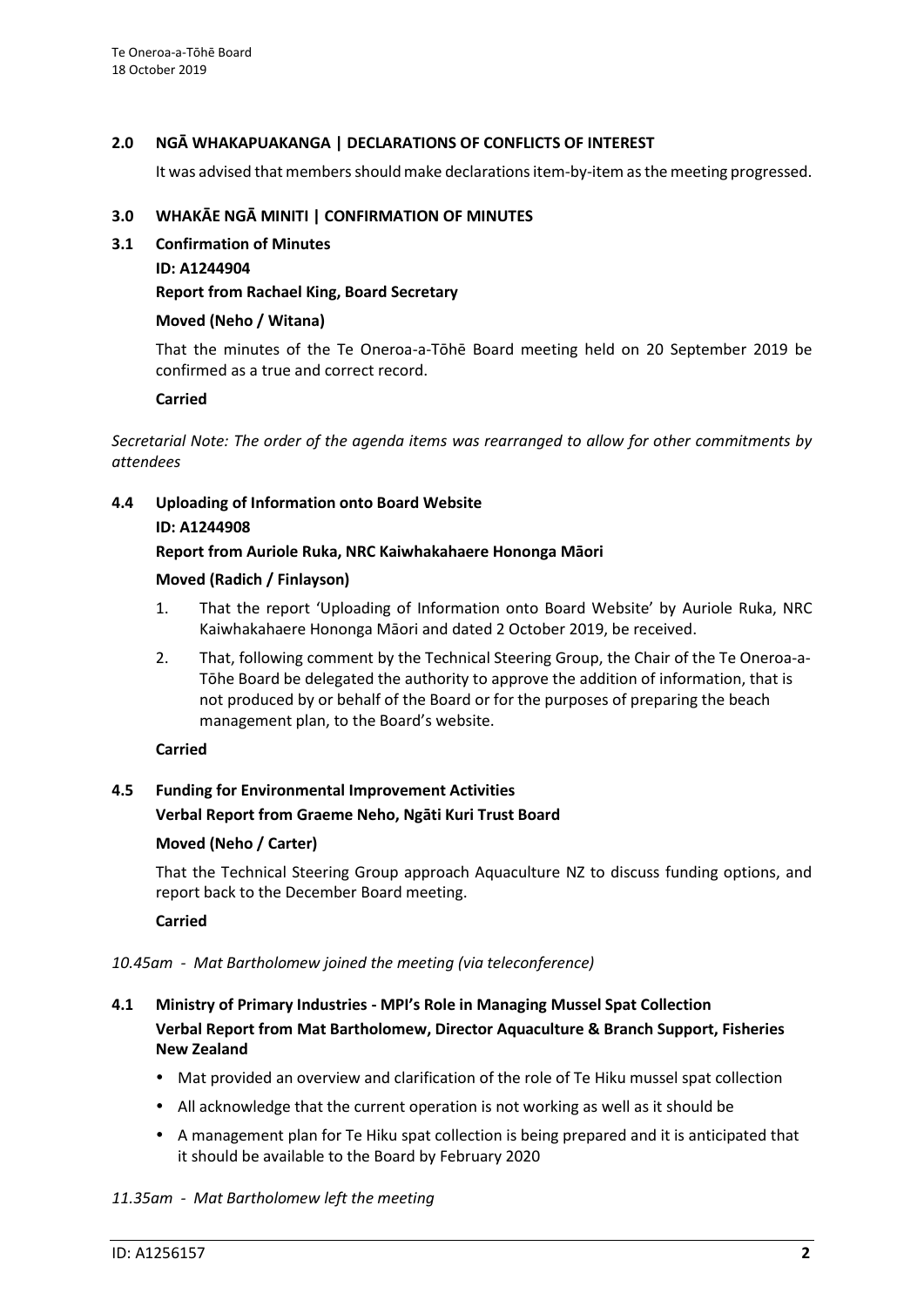## **4.2 Far North Spatial Plan 2100 (FN2100) Verbal Report from John Carter, FNDC Mayor**

• Details of the new, overarching plan were provided

## **4.3 Summer Engagement Programme ID: A1244902**

## **Report from Ben Lee, NRC Strategic Policy and Planning Manager**

### **Moved (Carter / Witana)**

- 1. That the report 'Summer Engagement Programme' by Ben Lee, Strategic Policy and Planning Manager and dated 2 October 2019, be received.
- 2. That the Board approves the communications plan for the Te Oneroa-a-Tōhē summer engagement programme.
- 3. That the Board delegates authority to the Chair to approve amendments to the communications plan for the Te Oneroa-a-Tōhē summer engagement programme, except for changes to the objectives, and any increase in the funds allocated by the Board in accordance with Board resolution 4.
- 4. That the Board approves up to \$17,500 to implement the deliverables in the communications plan for the Te Oneroa-a-Tōhē summer engagement programme.
- 5. That the Board delegates authority to approve expenditure, in accordance with Board resolution 4, to Jonathan Gibbard, NRC Group Manager - Strategy, Governance and Engagement.
- 6. That the Board delegates authority to the Chair to approve the details of the creative campaign, including messaging and the design of the collateral.
- 7. That the draft creative campaign be circulated to the Board prior to the Chair's approval, in accordance with Board resolution 6.

## **Carried**

## **4.6 Financial Report**

## **ID: A1244907**

**Report from Rachael King, Board Secretary**

## **Moved (Carter / Neho)**

That the Financial Report by Rachael King, Board Secretary and dated 2 October 2019, be received.

**Carried**

## **5.0 GENERAL BUSINESS**

General discussion took place around the following topics:

- Sand build-up at Waipapakauri
- Responsibility for the Kākā Street ramp
- Closure of the non-compliant Hukatere campground
- NZ Police ceremony with kaumatua at the site of the recent large meth haul
- Private land owners along the beach